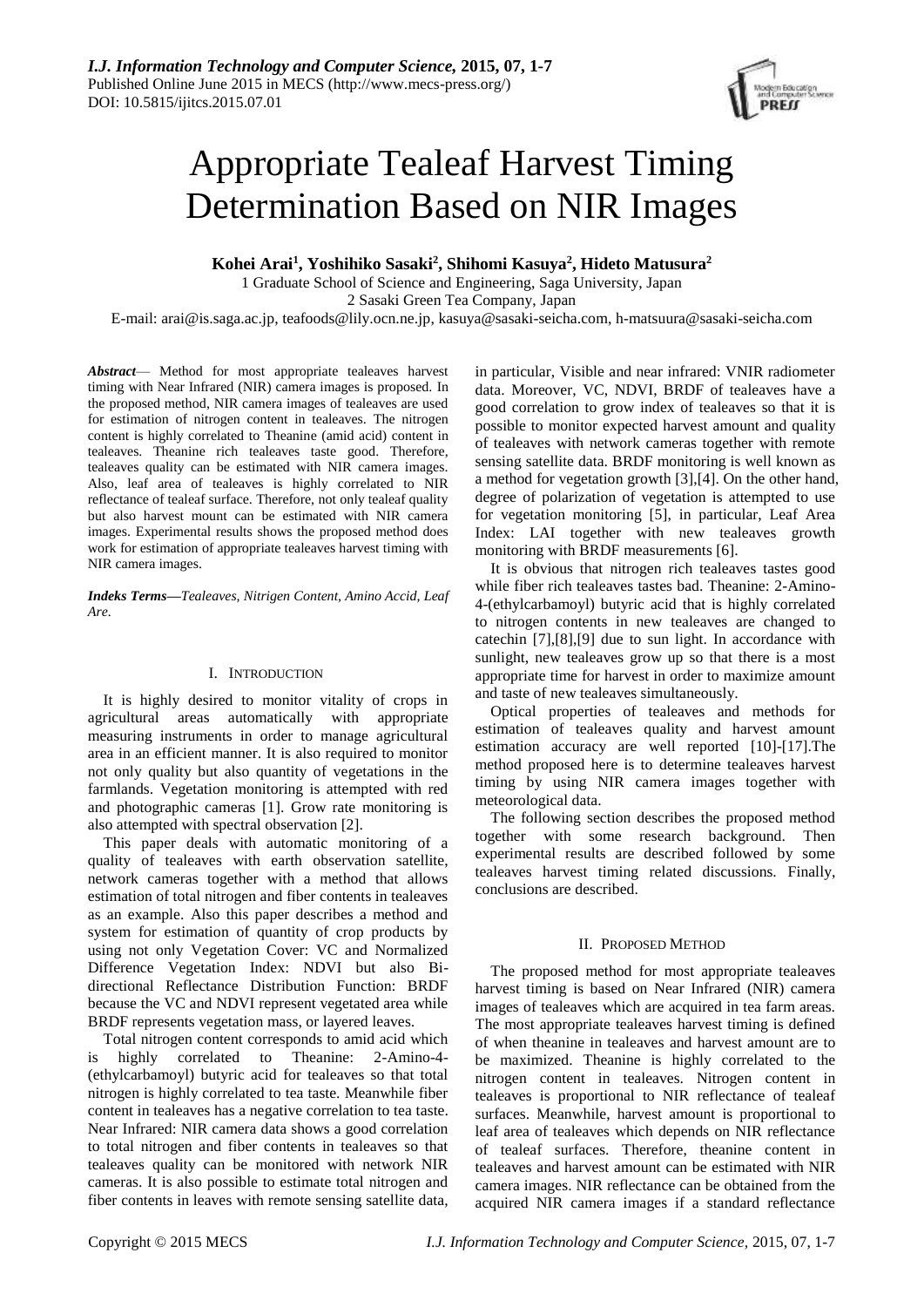panel or plaque is acquired simultaneously with tealeaves in concern. Standard panel, for instance Spectralon, is not so cheap. In order to minimize a required cost for acquisition of NIR camera images, typical print sheets are used as standard panel. Therefore, cross comparison of reflectance between Spectralon and the print sheet is needed. Fig. 1 shows acquired NIR image of Spectralon and the print sheet. Correction curve for conversion of NIR reflectance with the print sheet to Spectralon based NIR reflectance can be obtained from the acquired reflectance measured for Spectralon and the print sheet.



Fig. 1. Acquired NIR image of Spectralon and the print sheet.

Fig. 2 shows the ratio of the Spectralon based NIR reflectance and the print sheet based NIR reflectance. Fig. 3 (a) and (b) shows an example of NIR camera image of tealeaves which is acquired just before harvest together with the print sheet and of tealeaves which is acquired just after harvest together with the same print sheet, respectively.



Fig. 2. Ratio of the Spectralon based NIR reflectance and the print sheet based NIR reflectance.

### III. EXPERIMENTS

#### *A.NIR reflectance and leaf thickness, length and width*

Experiments are conducted at the tea farm areas of Kakegawa in Shizuoka prefecture, Japan in both July and August time frame (first) as well as September and October time frame (second). Usually, tealeaves are harvested three times, (1) begging in May, (2) middle in July, (3) middle in October. Therefore, tealeaves are growing in the July and August time frame while tealeaves are harvested in the September and October time frame.





(b)After harvest

Fig. 3. Examples of NIR camera images which are acquired just before (a) and after (b) harvest of tealeaves together with the print sheet as secondly standard panel

Table 1 and 2 shows NIR reflectance of tealeaves situated at the same Kakegawa tea farm areas in the July and August time frame and in the September and October time frame, respectively. Through the comparison of NIR reflectance measured in both time frames, it is found that theanine which is proportional to the measured NIR reflectance is increased for the time being. Also, it is found that the theanine is decreased for the short term periods (around one month). During the short term periods, tealeaf thickness (T), length (L), and width (W) are increased as shown in Fig. 4 (a) and (b) for the July and August time frame and the September and October time frame, respectively. Fig. 4 also shows 10 times of NIR reflectance (Ref). These relations between the date in the time frame and tealeaf thickness, length, width as well as NIR reflectance are obtained through regressive analysis results in the linear regression equation with determination coefficient  $R^2$  in the Figures where R denotes correlation coefficient.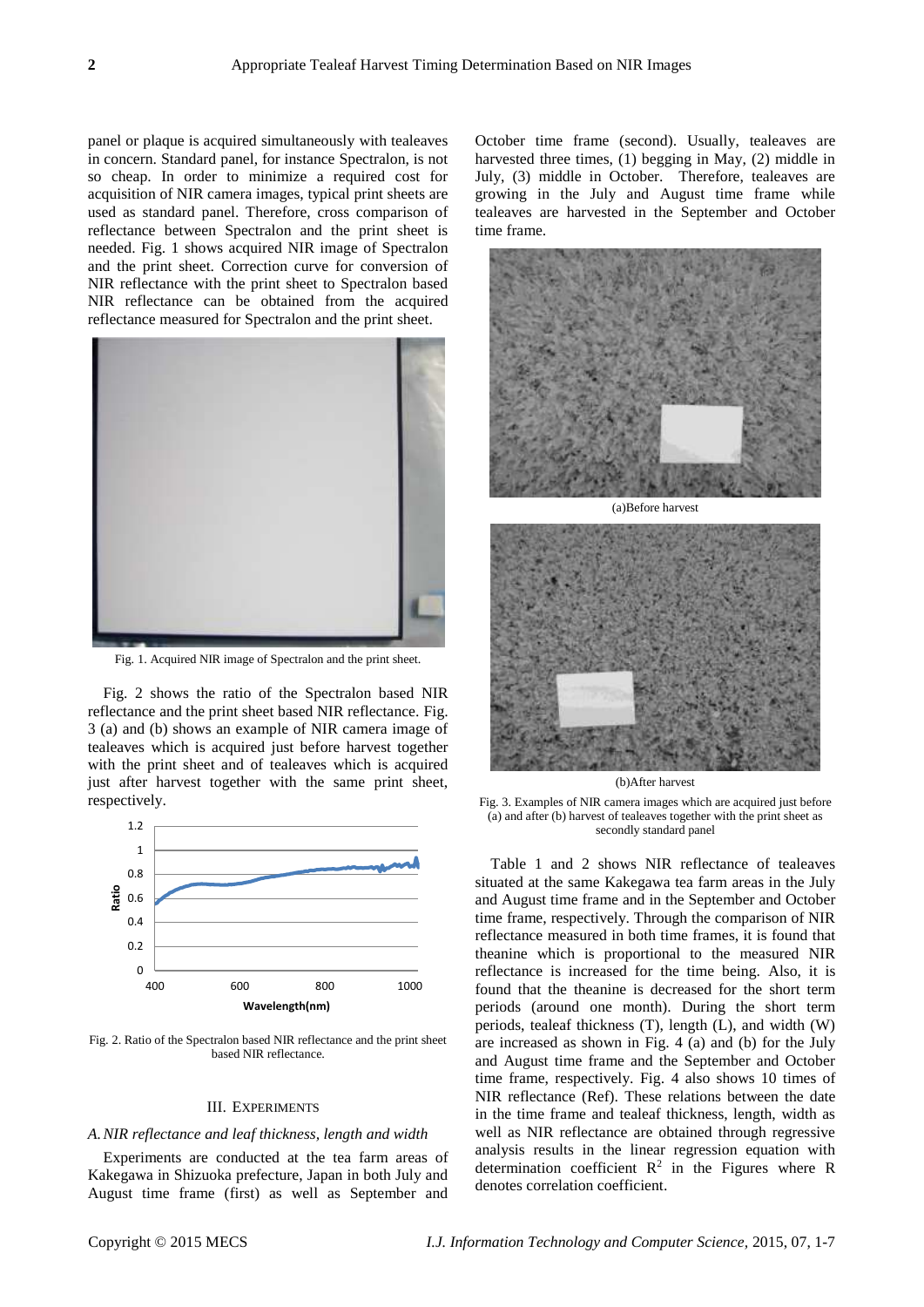|                           | July 22  | July 29  | Aug.8    | Aug. $21$ |
|---------------------------|----------|----------|----------|-----------|
| 3                         | 0.272644 | 0.338441 | 0.32357  | 0.350379  |
| $\overline{4}$            | 0.306725 | 0.386264 | 0.328259 | 0.315341  |
| 6                         | 0.287791 | 0.327405 | 0.356396 | 0.280303  |
| 9                         | 0.215843 | 0.353156 | 0.356396 | 0.297822  |
| 10                        | 0.295365 | 0.320047 | 0.379843 | 0.267164  |
| 13                        | 0.325658 | 0.301654 | 0.332949 | 0.350379  |
| 15                        | 0.355952 | 0.371549 | 0.300123 | 0.324101  |
| Mean                      | 0.294283 | 0.342645 | 0.339648 | 0.312213  |
| <b>Standard Deviation</b> | 0.043982 | 0.029691 | 0.026369 | 0.032453  |

Table 1. NIR reflectance of tealeaves situated at the Kakegawa tea farm areas in the July and August time frame

Table 2. NIR reflectance of tealeaves situated at the Kakegawa tea farm areas in the September and October time frame

|                    | Sep. 17  | Sep. 26  | Oct. 2   | Oct. 14  |
|--------------------|----------|----------|----------|----------|
| 1                  | 0.470422 | 0.46271  | 0.478134 | 0.393304 |
| $\overline{c}$     | 0.508981 | 0.474278 | 0.447287 | 0.404871 |
| 3                  | 0.485846 | 0.385592 | 0.458854 | 0.439575 |
| 4                  | 0.501269 | 0.428007 | 0.489702 | 0.478134 |
| 5                  | 0.512837 | 0.559108 | 0.478134 | 0.512837 |
| $\overline{7}$     | 0.532117 | 0.539829 | 0.485846 | 0.520549 |
| 14                 | 0.497413 | 0.532117 | 0.466566 | 0.520549 |
| Mean               | 0.501269 | 0.483091 | 0.472075 | 0.467117 |
| Standard deviation | 0.19787  | 0.638157 | 0.15239  | 0.547771 |



(b)September and October time frame

Fig. 4. Tealeaf thicknesses (T), length (L), and width (W) measured in the short term periods in the July and August time frame and in the September and October time frame

*B.Relation between Total nitrogen and leaf thickness, length as well as width and between Nitrogen content and leaf thickness, length as well as width*

From these changes of NIR reflectance, nitrogen content in tealeaves, leaf thickness, length, and width for the time being in the July and August time frame as well as September and October time frame, it can be clarified the relations between total nitrogen content and leaf thickness, length, and width as well as NIR reflectance together with the relation between NIR reflectance and tea leaf thickness, length and width as well as total nitrogen content in tealeaves as shown in Fig. 5 and 6 for the July and August time frame, and for the September and October time frame, respectively.



(a)Relation between Total nitrogen content and physical qualities



(b)Relation between NIR reflectance and physical quantities

Fig. 5. Relations between total nitrogen content and leaf thickness, length, and width as well as NIR reflectance together with the relation between NIR reflectance and tea leaf thickness, length and width as well as total nitrogen content in tealeaves for the July and August time frame



(a)Relation between Total nitrogen content and physical qualities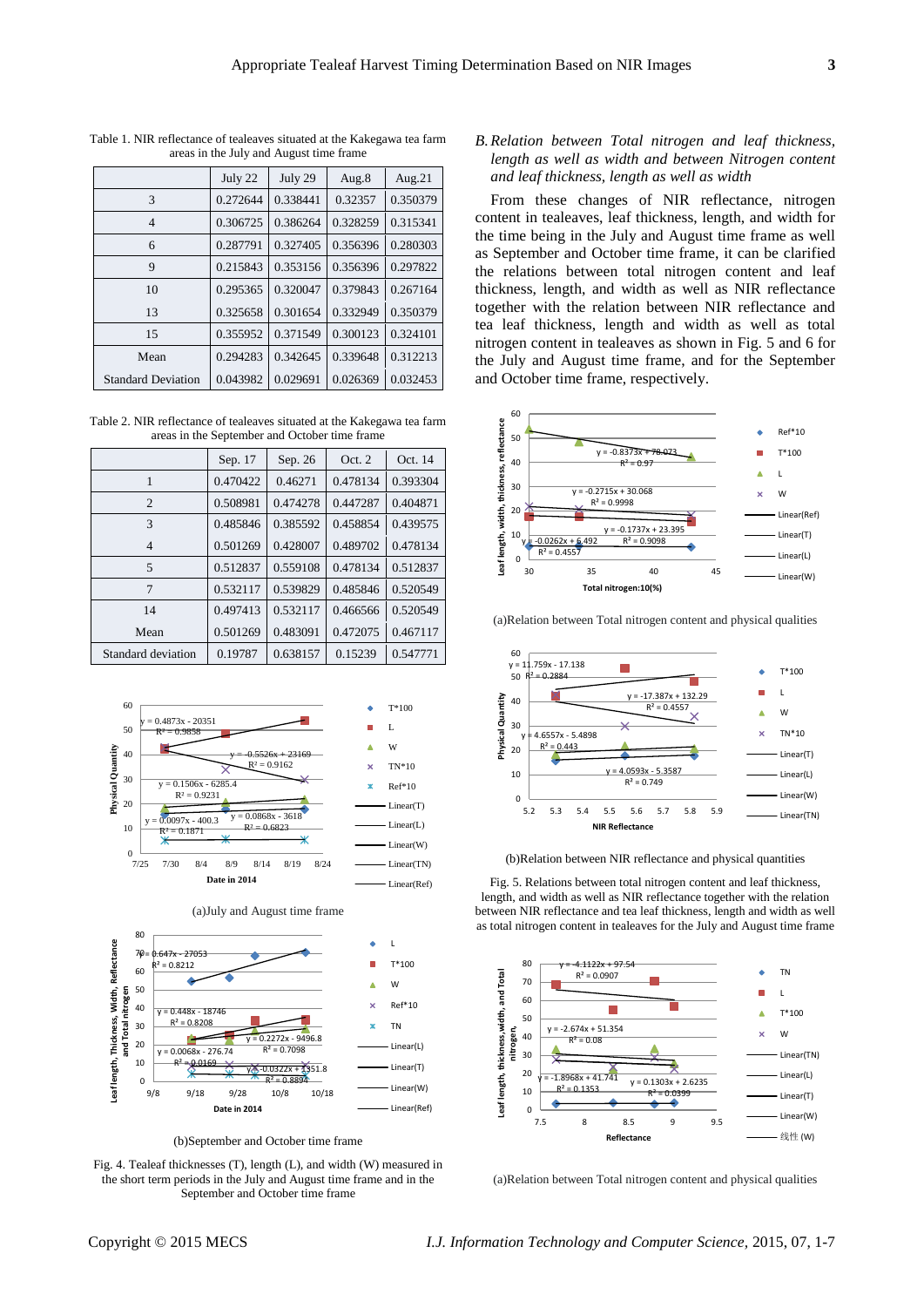

(b)Relation between NIR reflectance and physical quantities

Fig. 6. Relations between total nitrogen content and leaf thickness, length, and width as well as NIR reflectance together with the relation between NIR reflectance and tea leaf thickness, length and width as well as total nitrogen content in tealeaves for the September and October time frame



Fig. 7. Relation between total nitrogen content in tealeaves and NIR reflectance



Fig. 8. Relation between total nitrogen content in tealeaves and tealeaf volume (TLW)

Tealeaf volume is increased for the time being while total nitrogen content in tealeaves is decreased. The reason for this decreasing of total nitrogen is that theanine content in tealeaves which is proportional to total nitrogen content changed to catechine due to solar light. Also, total nitrogen content in tealeaves is proportional to NIR reflectance of tealeaf surfaces as shown in Fig. 7. Therefore, Fig. 5 and 6 are reasonable results in negative correlation between total nitrogen content in tealeaves and tealeaf volume as shown in Fig. 8.

# *C.Method for appropriate tealeaf harvest timing with meteorological data*

An attempt is made for determination of most appropriate tealeaf harvest timing based on meteorological data. Tealeaf grow depends on airtemperature (sun appearance time a day) and relative humidity as well as difference between high and low airtemperature and high and low relative humidity. Water, nitrogen, fiber, caffeine, tannine, amino-acid, theanine, and vitamin C contents in tealeaves are also investigated for the harvested tealeaves which are harvested in 2011, 2012, 2013, 1nd 2014. These are correlated each others as shown in Table 3.

Although correlation coefficients are different by year by year, nitrogen content is highly and negatively correlated with fiber content while amino acid caffeine, and theanine are positively correlated. Therefore, nitrogen content in tealeaves is one of the representatives of the tealeaf quality.

One of the examples of relations between tealeaf quality and meteorological data for 2014 is shown in Fig. 9. Although tealeaf quality is decreased slightly during 20 days from April 24 and May 13 in 2014, these are very stable enough for harvest. There seems to be no significant relation between tealeaf quality and sun appearance time and difference between high and low airtemperature. Also, there seems to be no significant relation between differences between high and low airtemperature and water and nitrogen contents in tealeaves as shown in Fig. 10. On the other hand, if accumulated sun appearance time and averaged air-temperature are taken into account, then relation between both of them and total nitrogen content in tealeaves is clarified.

Table 3. Correlations between nitrogen content in tealeaves and water, fiber, caffeine, tannine, amino acid, theanine, as well as vitamin C

|      | Water content | Fiber content | Caffeine content | Tannin content | Amid acid | Theanine | Vitamin C |
|------|---------------|---------------|------------------|----------------|-----------|----------|-----------|
| 2011 | 0.354         | $-0.977$      | 0.955            | 0.848          | 0.900     | 0.8754   | 0.0363    |
| 2012 | 0.418         | $-0.976$      | 0.937            | 0.570          | 0.979     | 0.983    | $-0.723$  |
| 2013 | 0.473         | $-0.956$      | 0.953            | 0.556          | 0.919     | 0.9123   | $-0.731$  |
| 2014 | 0.0913        | $-0.949$      | 0.932            | 0.848          | 0.894     | 0.860    | $-0.483$  |

Fig. 11 shows relation between total nitrogen content in tealeaves and accumulated sun appearance time and averaged air-temperature since April 1 2014. Therefore, appropriate tealeaf harvest timing can be determined with these accumulated sun appearance time and averaged airtemperature when these are exceeded 300 hours and 550 degree Celsius since April 1.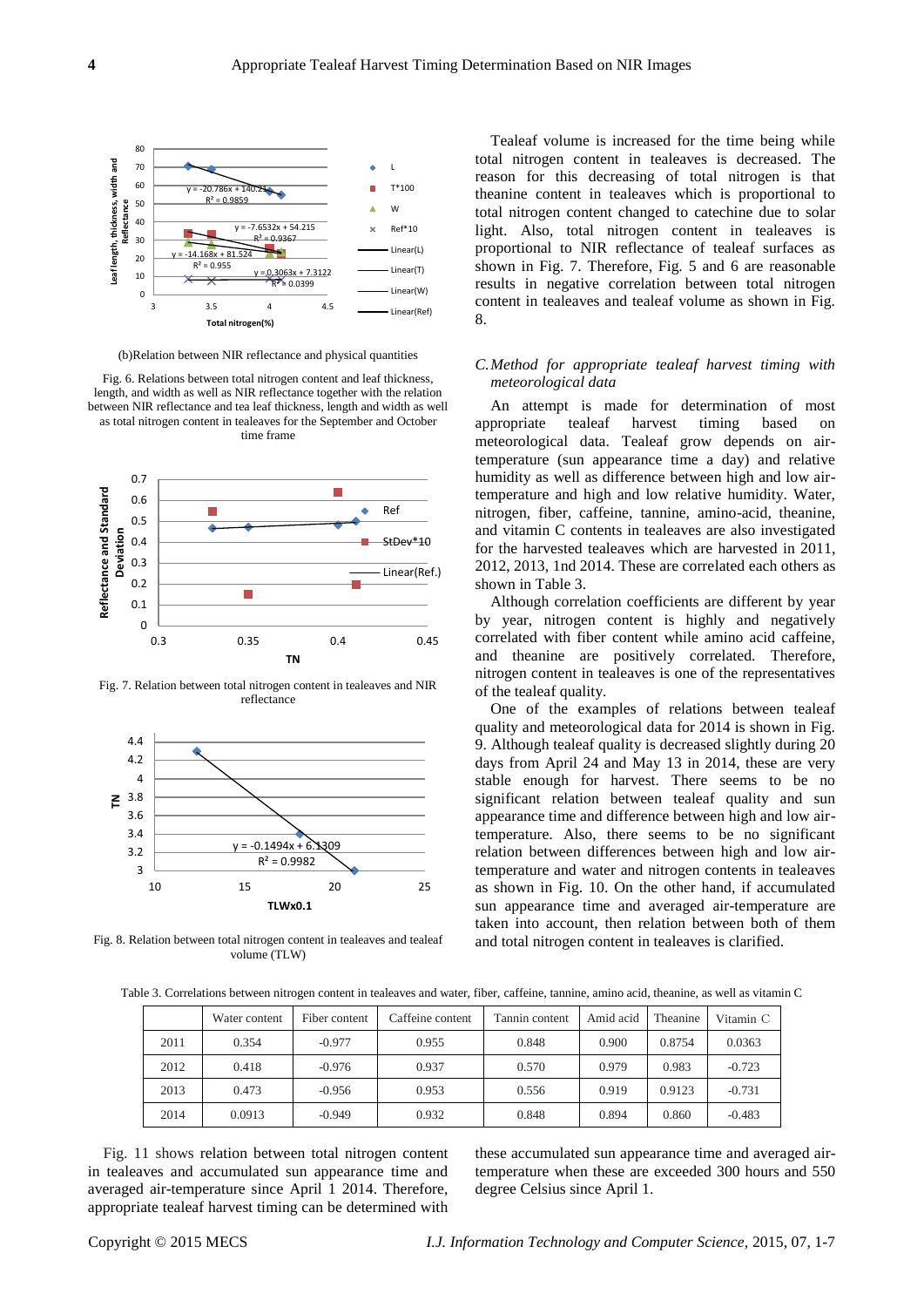

Fig. 9. One of the examples of relations between tealeaf quality and meteorological data for 2014



Fig. 10. Relation between difference between high and low airtemperature and water and nitrogen contents in tealeaves



Fig. 11. Relation between total nitrogen content in tealeaves and accumulated sun appearance time and averaged air-temperature since April 1 2014

This method is applied to the tealeaf harvest in the September and October time frame. Fig. 12 shows trends of tealeaf quality of total nitrogen content in tealeaves and tealeaf volume (harvest amount) as well as accumulated air-temperature and accumulated difference between high and low air-temperature. In this case, appropriate tealeaf harvest timing can be determined as the accumulated air-temperature is exceeded around 600 degree Celsius and as the accumulated difference between high and low air-temperature is exceeded around 200 degree Celsius.



Fig. 12. Tealeaf harvest in the September and October time frame, trends of tealeaf quality of total nitrogen content in tealeaves and tealeaf volume (harvest amount) as well as accumulated air-temperature and accumulated difference between high and low air-temperature

In order to determine the most appropriate meteorological data for determination of appropriate tealeaf harvest timing, relations between meteorological data and total nitrogen content in tealeaves which are harvested in 2011, 2012, 2013, and 2014 are investigated. Fig. 13 (a)-(d) shows these relations. In this case, accumulated air-temperature, difference between high and low air-temperature a day, relative humidity and difference between high and low relative humidity a day as well as sun appearance time duration a day are selected for meteorological data.



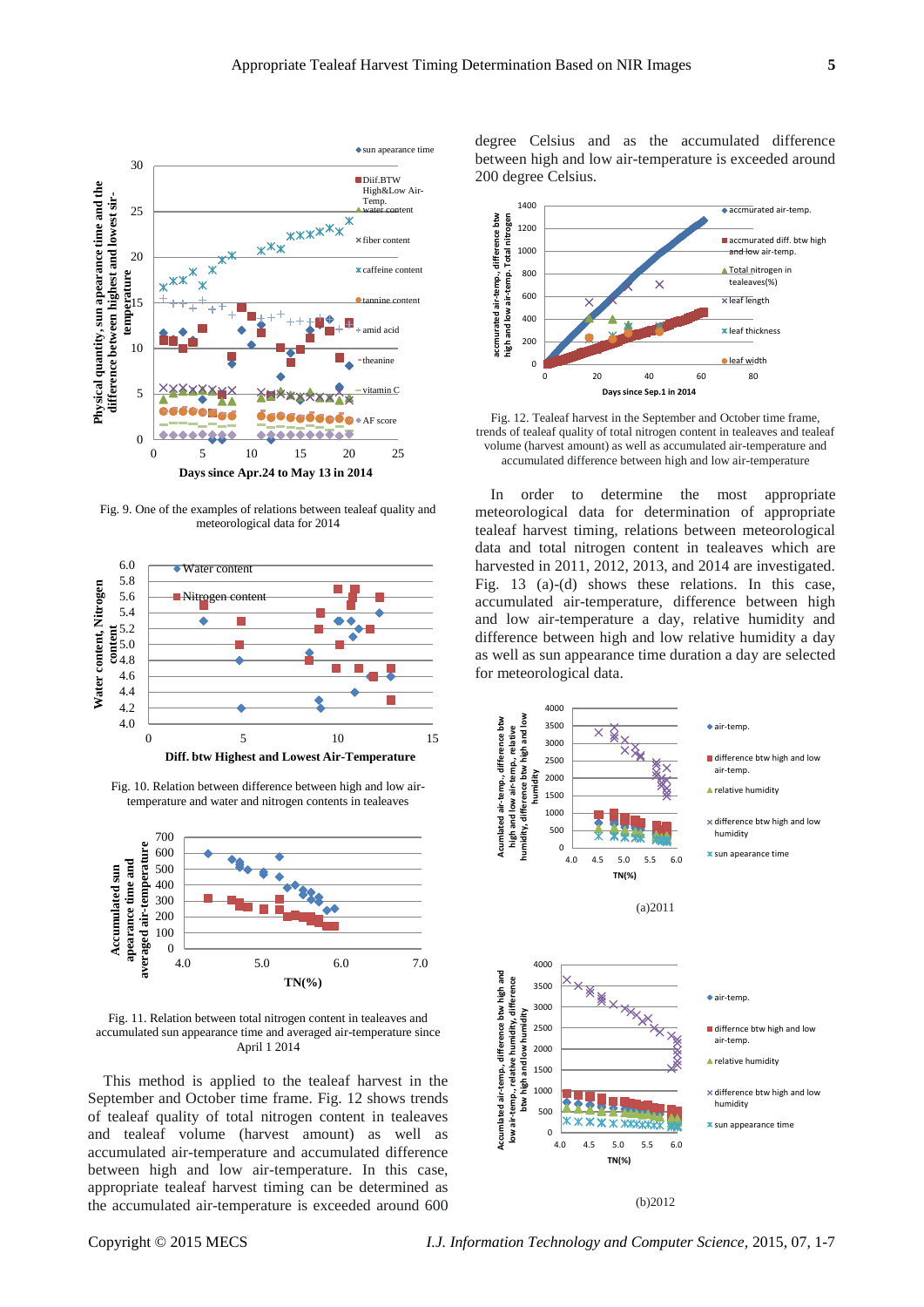

Fig. 13. Relations between meteorological data and total nitrogen content in tealeaves which are harvested in 2011, 2012, 2013, and 2014

Although, in particular, appropriate tealeaf harvest timing in 2013 differ from the others, accumulated relative humidity seems reasonable and most appropriate meteorological data which allows finding appropriate tealeaf harvest timing followed by accumulated airtemperature, accumulated difference between high and low air-temperature and accumulated difference between high and low relative humidity as well as sun appearance time duration a day. Table 4 shows the averaged values of these meteorological data and standard deviation as well as the ratio of standard deviation and averaged values. Therefore, tealeaf harvest timing can be determined as the accumulated humidity is exceeded around 380 (%) since April 1 of that year.

## IV. CONCLUSION

Method for most appropriate tealeaves harvest timing with Near Infrared (NIR) camera images is proposed. In the proposed method, NIR camera images of tealeaves are used for estimation of nitrogen content in tealeaves. The nitrogen content is highly correlated to Theanine (amid acid) content in tealeaves. Theanine rich tealeaves taste good. Therefore, tealeaves quality can be estimated with NIR camera images. Also, leaf area of tealeaves is highly correlated to NIR reflectance of tealeaf surface. Therefore, not only tealeaf quality but also harvest mount can be estimated with NIR camera images. The most recommendable method for tealeaf harvest timing determination is to use nitorogent content which is derived from NIR images with threshold value of 5.27 (%) of nitrogent content in tealeaves.

|       | Nitrogen | Air-temp. | Diff.air-temp. | Humidity | Diff. humidity | Sun appear |
|-------|----------|-----------|----------------|----------|----------------|------------|
| 2014  | 5.21     | 447.220   | 587.004        | 361.713  | 2339.063       | 223.633    |
| 2013  | 5.24     | 387.983   | 509.948        | 332.857  | 1866.004       | 202.713    |
| 2012  | 5.24     | 503.261   | 653.256        | 423.279  | 2662.65        | 201.5      |
| 2011  | 5.38     | 511.725   | 685.768        | 395.779  | 2477.711       | 263.371    |
| StDev | 0.076    | 57.361    | 77.775         | 39.45    | 340.435        | 28.890     |
| Mean  | 5.268    | 462.547   | 608.993        | 378.407  | 2336.357       | 222.805    |
| Ratio | 0.0145   | 0.1240    | 0.1277         | 0.1043   | 0.1457         | 0.1296     |

Table 4. averaged values of these meteorological data and standard deviation as well as the ratio of standard deviation and averaged values

Experimental results shows the proposed method does work for estimation of appropriate tealeaves harvest timing with NIR camera images. Also, the method for determination of appropriate tealeaf harvest timing with meteorological data is proposed. Therough four years tealeaf quality data which are represented with total nitrogen content in tealeaves and actual tealeaf harvest timing data, it may concluded that accumulated relative humidity is most appropriate meteorological data for determination of appropriate tealeaf harvest timing. It is found that tealeaf harvest timing can be determined as the accumulated humidity is exceeded around 380 (%) since April 1 of that year followed by air-temperature with 463 degree Celsius, difference between high and low airtemperature with 609 degree Celsius, sun appearance

time during with 223 hour, and difference between high and low relative humidity (%).

## **REFERENCES**

- [1] J.T.Compton, Red and photographic infrared linear combinations for monitoring vegetation, Journal of Remote Sensing of Environment, 8, 127-150, 1979.
- [2] C.Wiegand, M.Shibayama, and Y.Yamagata, Spectral observation for estimating the growth and yield of rice, Journal of Crop Science, 58, 4, 673-683, 1989.
- [3] S.Tsuchida, I.Sato, and S.Okada, BRDF measurement system for spatially unstable land surface-The measurement using spectro-radiometer and digital camera-Journal of Remote Sensing, 19, 4, 49-59, 1999.